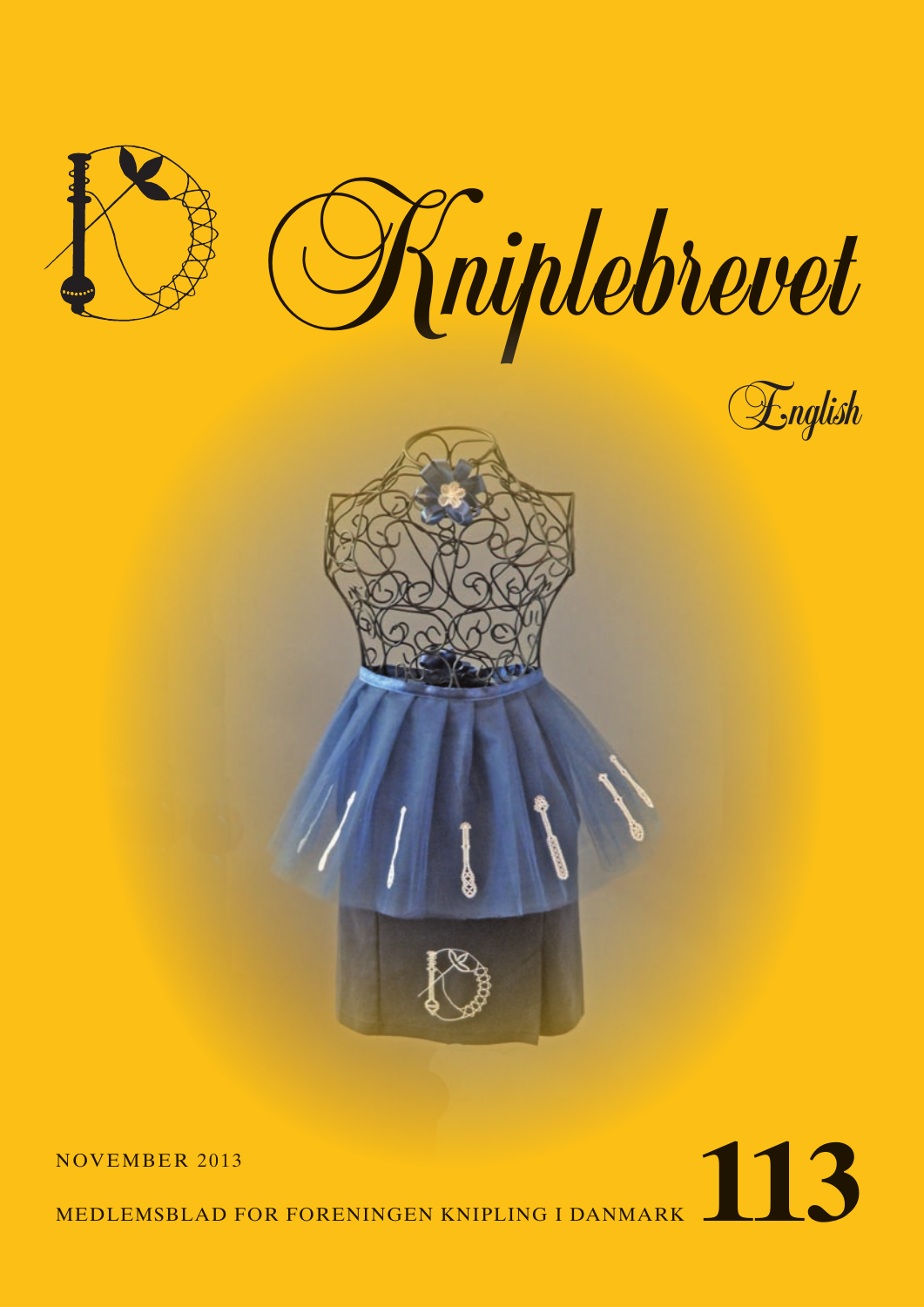# **Dear members**

The days get shorter and the light dwindles, with it comes the dark hours of winter, with indoor activities and coziness. It might be time for nice moments over the bobbinlace-pillow, who knows, perhaps with some Christmas-projects. The nature is dressed in beautiful fall colors, and we also have to find time to enjoy this. And then, before we know, winter and Christmas arrive, and a new year knocks on the door. Time flies, and it is again time to invite you to the Annual and General Meetings 2014, the program of that day will be brought in the magazine coming out in February.

Many things have happened since last time. We have, between others, been contacted by the official Denmark, because, we also have to enter the digital age. We have to establish a digital mailbox, so that the official Denmark is able to write us. We have also received a little notice from SKAT. They have ordered us from now on to use a cash-register on fairs etc, or it might cost us a sum of 5 000,- kr. in penalties, should they come on an uninvited visit. We invested in the cash-register, as we are not interested in paying the penalty. We are glad to know that we fulfill the demands from the state, both with the mailbox and with the registrations for SKAT. As you can read underneath, we are adding an editor to our staff, iot. give Susanne more time to write articles for Kniplebrevet. Inside the magazine, you can see the sad information about Vibeke Ervø's far too early death. Vibeke had, together with Anne Stubbe Horn, a big influence on what we used in our latest book, "Tønderkniplinger - et tema med variationer" (Tønderlace - a theme with variations") Many a time have we taken advantage of Vibeke's great knowledge about bobbinlace and it's history. All honour to her memory. Our thoughts go to her family.

You can also find the announcement to our Knipleshop inside this magazine. We are offering you many new and exciting things. You can purchase it by contacting Bente, or by buying at the fairs. Remember, we also sell gift-cards both for memberships and for Knipleshoppen (The Lace shop). This might be an idea for your Christmas-wish list or a good gift to a bobbinlace-friend. Finely, we have also figured out a new Annual task/competition for 2014, that we hope many of you will find exciting to make and to participate in. At the moment, it is "In" to make bobbinlace with new, exciting and different grounds. Our pattern-coordinator, Sonja, has composed something very exciting, but read more about this inside the magazine.

At last, the members of the board would like to wish you all a good bobbinlace-season, to say thank you for the year that passed, to thank you for all the nice chats we had, and to wish you a merry Christmas and a happy New Year.

# **News from the editorial office**

We in the editorial office, have decided to expand our staff, iot. get more time for the writing of articles for Kniplebrevet. This magazine will therefore be the last one where Susanne Andersen is the head editor. Susanne will however, be part of the editorial staff, but will primarily write articles.Yvonne Nielsen takes over the duty as head editor, starting with magazine nr. 114. Our office will also in the future, in close cooperation with the board and the other members, try to edit a magazine that everybody can be happy with.

The editorial staff will in the future consist of the following members: Yvonne Nielsen, head editor, Sonja Andersen, pattern coordinator, Marianne Nielsen, advertisements, local pages, calendar of classes and Susanne Andersen, author.

Please, send your written material from today on, to Yvonne on this mail-address: redaktoer@knipling-i-danmark.dk

# **In memory of Vibeke Ervø**

Vibeke Ervø died during the night of October 1. 2013 after a short period of illness.

Vibeke was one of the founders of Knipling i Danmark, and they published the first Kniplebrevet in June, 1985.

Vibeke was one of the editors of the first 5 numbers of the journal. Since then has she, concerning the bobbinlace-association, concentrated on writing articles about the research of the history of bobbinlace.

Vibeke researched everything within textiles and textilehistory. Nothing seemed too big, too small, too strange or too complicated to spark her curiosity. One of her many qualities, that I admired the most, was her friendly and humble approach to research made by others.

My contact to Vibeke started as I, many years ago, lived in the USA and was a member of IOLI. In their Bulletin, I advertised for members with language-knowledge that were willing to help making a lace-dictionary in many languages. Between others, I got a feed-back from a very arrogant lady that told me that it would be in vain, as I was about to do something already done before. I got a very friendly letter from Vibeke however, that of course was a subscriber of the Bulletin. She told me that this idea had been approached many times, that they never had succeeded in getting it off the ground, and that she was willing to give it another try. She was always positive. Later, lots of good publications has seen the daylight. It is for example this ability, that has given Vibeke uncountable friends and contacts all over the world.

Of all of Vibeke's interests, the freehand-bobbinlace was most important for her. Her friendship and cooperation with Bodil Tornehave has been of big importance in screening the way through Europe that these particular laces have wandered. From where did they arise and through which channels did they spread?

Also here did Vibeke's research-mind play a role. She was a strong supporter of letting lacemakers from East-European counties participate in several projects without paying membership-fees to Vest-European lace-associations. She was very generous and was always ready to give out materials or share her long-time experience without any concern about who would get honored for the work.

Vibeke was an active member of OIDFA for many years, where she worked hard on getting the eastern part of Europe incorporated into the Vest-European bobbinlace-collaborations. Vibeke saw the importance of the fact that the tradition of the free-hand-bobbinlace in the east, still was very much alive.

Karen Vontillius and the rest of us in the editorial office, were quite dependent on calling Vibeke at all times iot. get an answer to questions we did not know ourselves.

Vibeke's last exciting project was "Intelligent Textiles" , that help the wearer. For ex. a radio-alarm, built into a cuff, that can be activated by one finger or the nose, for ex. in a catastrophic situation on a glacier. Vibeke's interests just had no limits - she dug deep into all of them.

Vibeke had an enormous knowledge about bobbinlace, that she never had time to publish. She will be missed, both because of her knowledge and for her big heart.

All honour to her memory.

IngeGerd Stevnhoved, Sejs

# **Payment of membership fees**

It is time for renewing your membership of Lace in Denmark Subscription from 1.1.2014 to 31.12.2014 must be fully paid no later than the 10.12.2013

Single members: kr. 300,-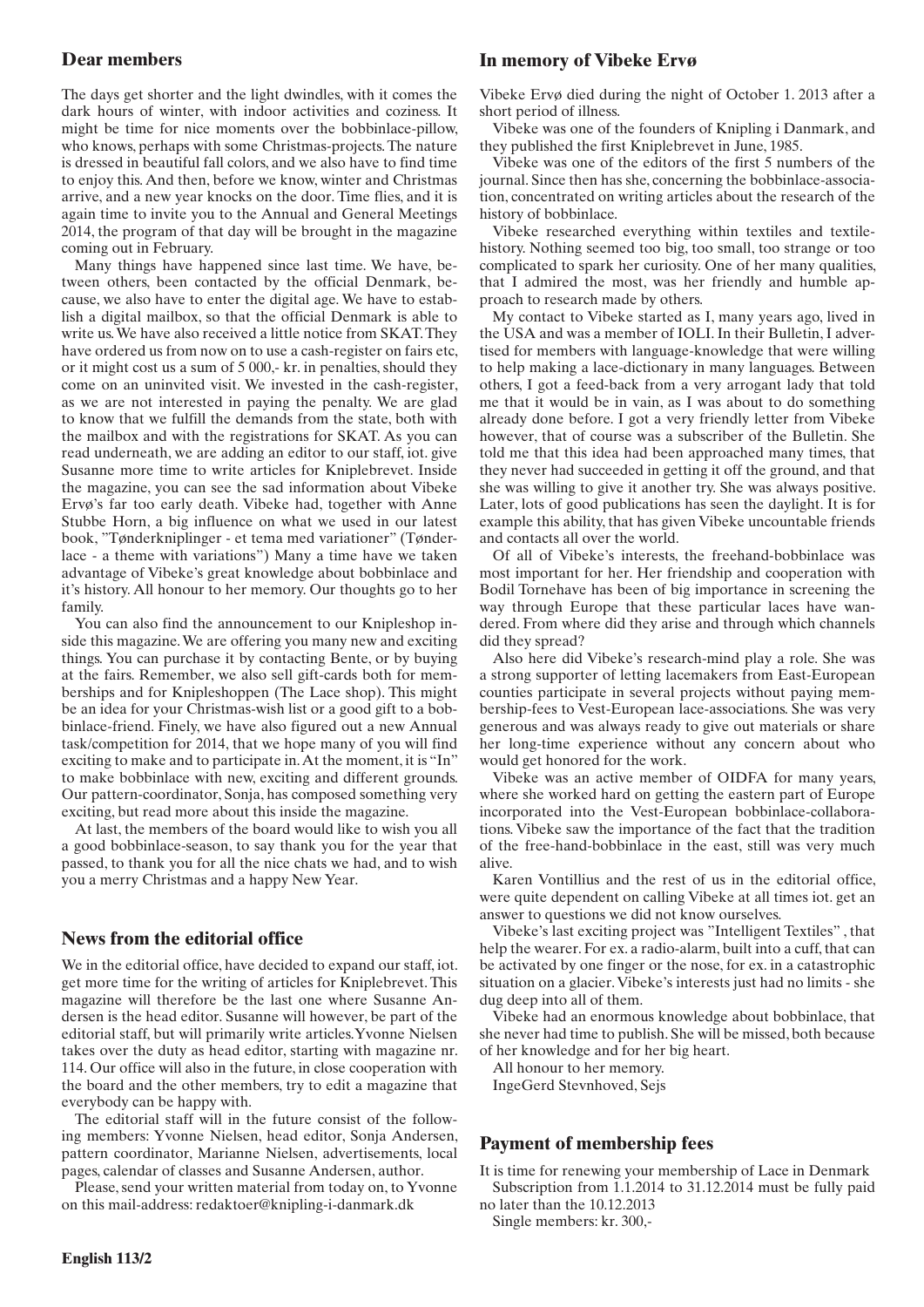Unions and activities: kr. 400,-

All foreign members: EUR 53,-

By using the code line at the bottom of the invoice, you must remember to type in your name, address and membership number. You will find it at the invoice.

Bank deposit:

The amount must be transferred through the bank to the union account in Sparekassen Hobro

Reg. Nr. 9338 – Konto nr. 0002132044

Foreign members must deposit in Euro at the following:

IBAN kontonummer: DK0293380002132044 – BIC-kode: SHOBDK21

You must notice that foreign checks cannot be used

If you do not deposit the amount on time there will be a fee of kr. 50,- at later collection

If you do not want to receive lace magazine anymore kindly contact lace in Denmark either by phone or email and you will be deleted.

Contact for members:

Bente Barrett, phone: +45 2156 6851, e-mail: medlemskontakten@knipling-i-danmark.dk.

**Bobbinlace from Beveren**

I was introduced to the history of bobbinlace from Beveren through a lecture given at the Tønder Lace-festival, a type of lace I had never heard about before. Nadine Pawels told in her lecture, "History of Beveren Lace" about this lace, which is connected to Chantilly, Blonde and Tønderlace. The bobbinlace from Beveren is also closely related to Lille, which at that time was part of Flanders.

Beveren and herewith the lace from Beveren, was in the 15.-16. century a part of Flanders. Flanders was wealthy, and fashion was important for the upper classes in the 16. century. We know the importance of bobbinlace in Flanders through letters, bills, other historical facts and through pictures. The paintings from the painter Antoon van Dyck (1599-1641) have in particular been an important source for the documentation of Beveren lace.

As mentioned, bobbinlace was for the wealthy, and the lace was made by girls as young as 6 years of age. The bobbinlacers worked from 6 am. until late at night, but they were very poor in spite of workingdays of 12-14 hours. They would sit and work all day, getting problems with their backs, lungs and the abdominal area. The price for a house was the same as for a bobbinlace dress, so the expression "Wealth for the rich, blessing for the poor" gives reason for skepticism.

People also found lacemakers to be bad mothers, as they, instead of nursing their babies, had to mix poppy-seeds in porridge and give them, so they would stay asleep all the day through........

The main patterns used in the Beveren Lace, are flowers. There are seldom birds or other animals in this type of bobbinlace.

The lace was measured in "Alen" (approx. 2 feet) valued and named according to the amount of flowers on one Alen. The fewer flowers, the more valuable the lace was. The fewer flowers on an Alen, the more difficult the lace was to make. The most expensive and most difficult lace to make, were the ones with only one flowermotif on the Alen.

There was an effort in the 1920's to "save" the bobbinlace tradition by making bobbinlace-schools. They did not succeed in the survival of the Beveren lace production, but this had led them to make technical drawings in colors, which is a great help for us today.

The Beveren Lace was made in long even lengths, never with corners, and never rounded.

The prickings were normally done on leather and the motifs

drawn up with black ink. All motifs were made in linenstich. The Beveren Lace was in general fast to make and for that reason cheaper than other bobbinlaces.The lace was also not very durable. The bulk of the Beveren lace was in the later years exported to the Nederlands and used for clothing, especially for the impressing head-gear so characteristic for some of the folk-costumes in the Nederlands.

Nadine Pawels has her own firm today - Kantschool Artofil ( the Bobbinlace-school Artofil (= art of thread)) where she works with and teach Bobbinlace. Some of her students work on the reconstruction of the old lace from Beveren.

As I mentioned in the beginning, I had never heard about the bobbinlace from Beveren before I came to Tønder this year. It was therefore a big surprise when I found that one could buy a book about Beveren lace at the Tønder Museum. This book will also for the future be available in the library of Foreningen Knipling i Danmark. I have not read the book yet, and the information in this article is solemnly based on my interpretation of Nadine Pawel's lecture.

## **Bobbin lace in the future**

Just before summer I and all my first year fellow students at Kolding Designskole had to start the last major project of the semester.

The project was named "optional" because, as the name indicates, it was a project where you had total freedom to choose what you wanted to work with for four weeks.

All during the semester, this was the project I had most looked forward to, and I had several considerations back and forth about what would be exciting to work with. I finally chose bobbin lace. Primarily because I was rather curious to learn the technique and find out, what it was all about.

For a long time I had known about this technique and wondered exactly how it worked. I therefore saw our optional project as an opportunity to dive into and devote myself to this exciting and a little complicated technique: bobbin lace.

None of my class mates knew the technique, and when I asked some of the workshop assistants if the school had a bobbin lace pillow that I could borrow; the answer was that none was available.

Then I had to go out and find lace making tools and how-to books.

I started with the thrift shops in Kolding and spoke to the elderly ladies and asked if they had a lace pillow in the shop. It resulted in many pleasant conversations but no lace pillow.

Finally, I spoke to a very sweet old lady in a thrift store and she told me that she made lace and she had three lace pillows at home, and she was willing to sell me one of them. It was a fine old roller pillow. The farm hand on her farm had made it for her back when she was a young girl.

I also needed a flat pillow without the roller, so I made that of Styrofoam which was aplenty at the school. How-to books on lace making I found at the library, and they turned out to be so good that I could easily learn to make lace by reading them. So I started making lace, and I had scheduled one week to learn it. In that week I learned the typical bobbin lace stitches and practiced a lot of different grounds, from torchon ground to virgin ground stitch.

Quite early on I realized that my project was to make a suggestion on how lace could be used in a more contemporary context. That is, somehow to update the technique but with respect for the craft and the traditions.

Lace making has not quite been able to stay contemporary like other textile techniques, e.g. knitting. And the suggestions on a modern interpretation of lace are rather limited. I think that is a pity, because the full potential of lace stays undeveloped.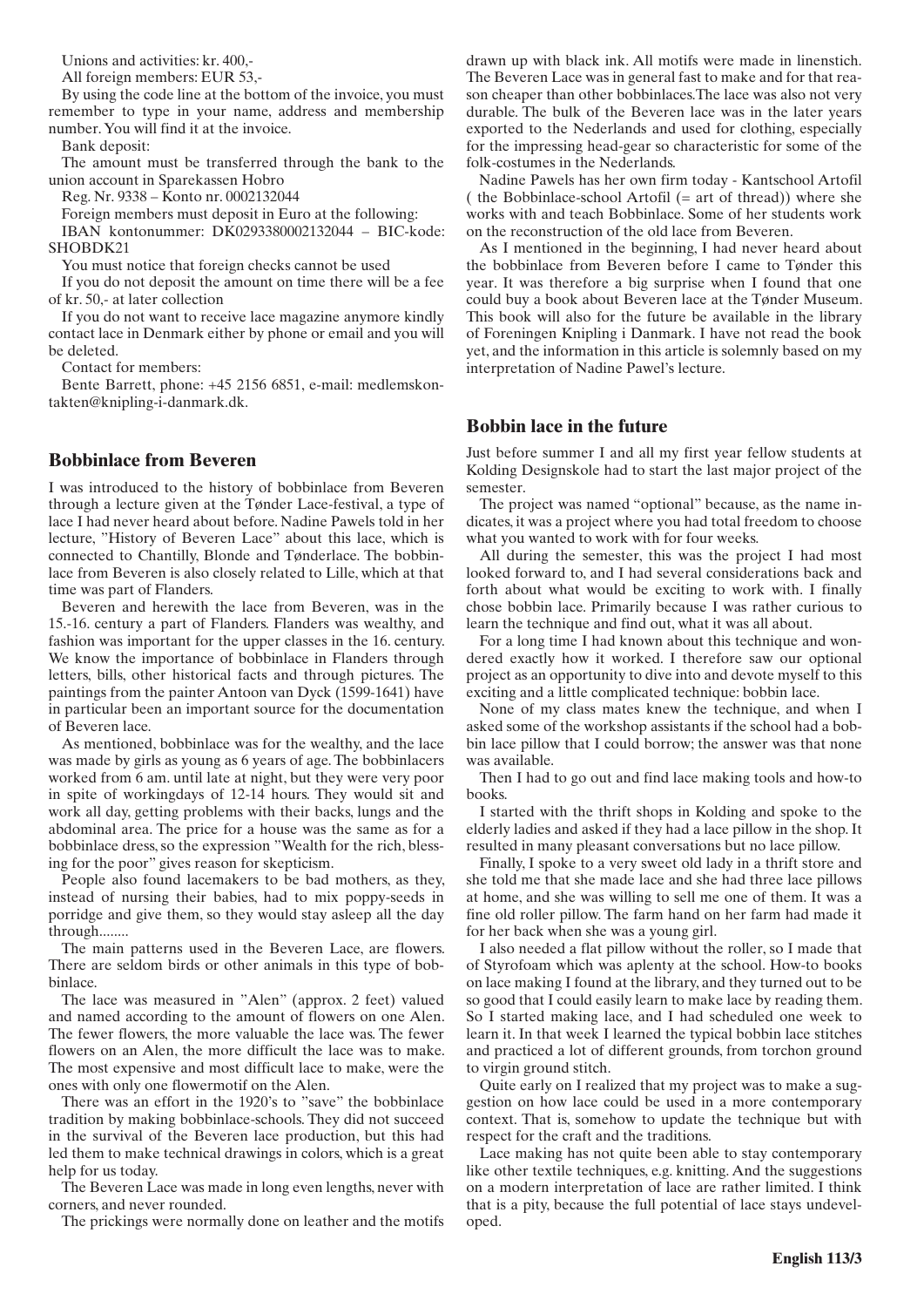So I decided that my project was to be an experiment in introducing lace making into this century and give a suggestion on how I would use the old technique to create something representative of our times.

During my project I thought a lot about the survival of the craft, and it is a pity that so few young people make lace.

I believe there are several reasons for this. One is that it is rather time consuming to learn and to make, and quite a few young people do not have the calmness or the time to sit down and make lace. It is also rather awkward to bring along your lace pillow on the train or the bus, which are places where there might be some time for handcraft.

But I believe the most important reason for young people not making lace is that they can't really see lace in the context of our times and how they can use it.

I saw my project as a means of providing inspiration to the solution of this problem, which actually can be relevant for both young people who have difficulty seeing contemporary possibilities in lace, but also for more experienced lace makers who might find it interesting to see their well-known handcraft technique from a new angle.

But let's return to my work process. I had scheduled my four weeks: First week I used to get hold of all my material and to consider how the project should proceed. Second week I learned how to make lace. Third week I made samples from different materials. And fourth week I chose the material that worked best for the making of a jacket.

When I had learned to make lace, I started experimenting with the techniques. I deliberately chose to use materials atypical to lace making, materials that were very contemporary. Preferably materials that did not exist 200 years ago, i.e. neon and plastic. Some exciting experiments emerged, some more successful than others.

I was quite taken with the ground called honeycomb stitch, twisted hole. So I worked it in different materials, i.e. flat white elastic, blue round tubal band, and white flat tubal band.

It was interesting to see the different results from the three experiments which differed very much in expression and possible uses.

I also tried 3-D laces where I fastened some neon pink line to a white patterned oilcloth and from there worked upwards. I made a tube, and when the tube was about 5 cm, I started to flatten it out and make honeycomb stitch with twisted hole outwards as a kind of netting.

From all the samples, I found the one made with blue tubal band in honeycomb stitch the most interesting. The resulting textile was shapeable, so that you could pull it and create a new form, and the textile would stay in the new form. I thought that was a terrific characteristic and I saw a lot of possibilities. From making your dress a little wider if you lent it to your friend, who was one size bigger, to actually changing the look of the dress from wear to wear and thus retaining the novelty.

So I decided to continue working with honeycomb stitch in blue tubal band. At first I thought I would make a collar. The shape of the collar was to derive from my experiment with neon pink line, which was made in tubal form from the white oilskin. But I didn't feel that the possible shapeability was fully utilized in this collar. I realized that I needed the textile on my body to feel that the shapeability was fully utilized. I therefore settled on a short sleeved jacket med a zipper in front. I had some deliberations on whether it was right to put a zipper in the front, but I decided that the front zipper was a good way to draw the jacket towards the more "clothes-like", because without the zipper it became more of a sculpture than a jacket. The textile was so strange, because actually it consisted of a lot of plastic tubes made into bobbin lace, so I knew that I had to make sure that it had a clothing context.

The jacket itself was made of five different parts that I sewed together: two sleeves, one back and two front pieces. I made them based on a pattern, exactly as you would have cut out the pieces from a piece of fabric.

But I did not need to make any kinds of darts because I used the shapeability of the textile to press the "fabric" together where the darts should have been, and it worked equally well, if not better.

I found a net shop where I could buy the blue tubal band. I bought a lot and then I started making lace. It took me about 3-4 days to make the jacket, and I worked from I woke up till I went to bed, only with breaks to eat. The jacket was ready a couple of days before taking it to the examination. Examination went very well; I got the grade 12, which was a nice conclusion to the project.

But now I am left with some things more important than a grade 12. I have acquired knowledge and insight into a very old technique, both technically and historically. I don't imagine lace making would be completely forgotten as so much material and documentation exists. But I could fear that all the knowledge about lace making could disappear from people's lives and into the museums, if the young (my) generation doesn't take to the handcraft.

Even though my project may not be monumental, I still hope that it can contribute with a nudge in the right direction, so that the young generation discovers the many possibilities of lace; I believe that is necessary if lace making is to be practiced in the Danish homes or used in fashion design in the future.

I think old and contemporary laces must exist side by side. I believe some people will find old lace most interesting and some people will find contemporary lace most interesting, but most people might, like me, find both types very interesting.

# **The Dagmar School**

From our hearts, thank you for all the good lace - & embroidery - things that you have collected for The Dagmar School in Moscow. We are very happy for the support you give our school and the work it is doing. We are always in need of materials.

The Dagmar School was funded in 1997 through the work of the congregation of St. Feodor Studit Church in Moscow, and is a school where adults are trained in sewing. Primarily, they make chasubles, but also other things used during church service. We have delivered mass clothing to Orthodox churches in Russia, USA and Denmark, to Den Danske Folkekirke (The Danish Lutheran Church) to a Presbyterian Church in the USA and to Catholic churches in Russia.

The Dagmar School moved in 2001 to a place near Den Livgivende Treenighet (The Life-giving Trinity) in Sviblovo. Den Kristne Friskole (The Christian Free School) was established near by the same year. The Dagmar School was asked to manage the education of handwork for students, first through forth grades. Two teachers from The Dagmar School educate both boys and girls, first through four grades, in embroidery and bobbin lace at Den Kristne Friskole. The students can freely choose the patterns and color(s) they wish to work with.There are no set tasks, as the purpose, first and foremost, is to learn to control needle and thread or bobbins and pins. The students have to learn to "read" a pattern, turn it around in their minds for then to move it back out through their fingers, whether in the shape of an embroidery or a piece of lace.

At the end of each school year, there is an exhibition of the students accomplishments through the last school year.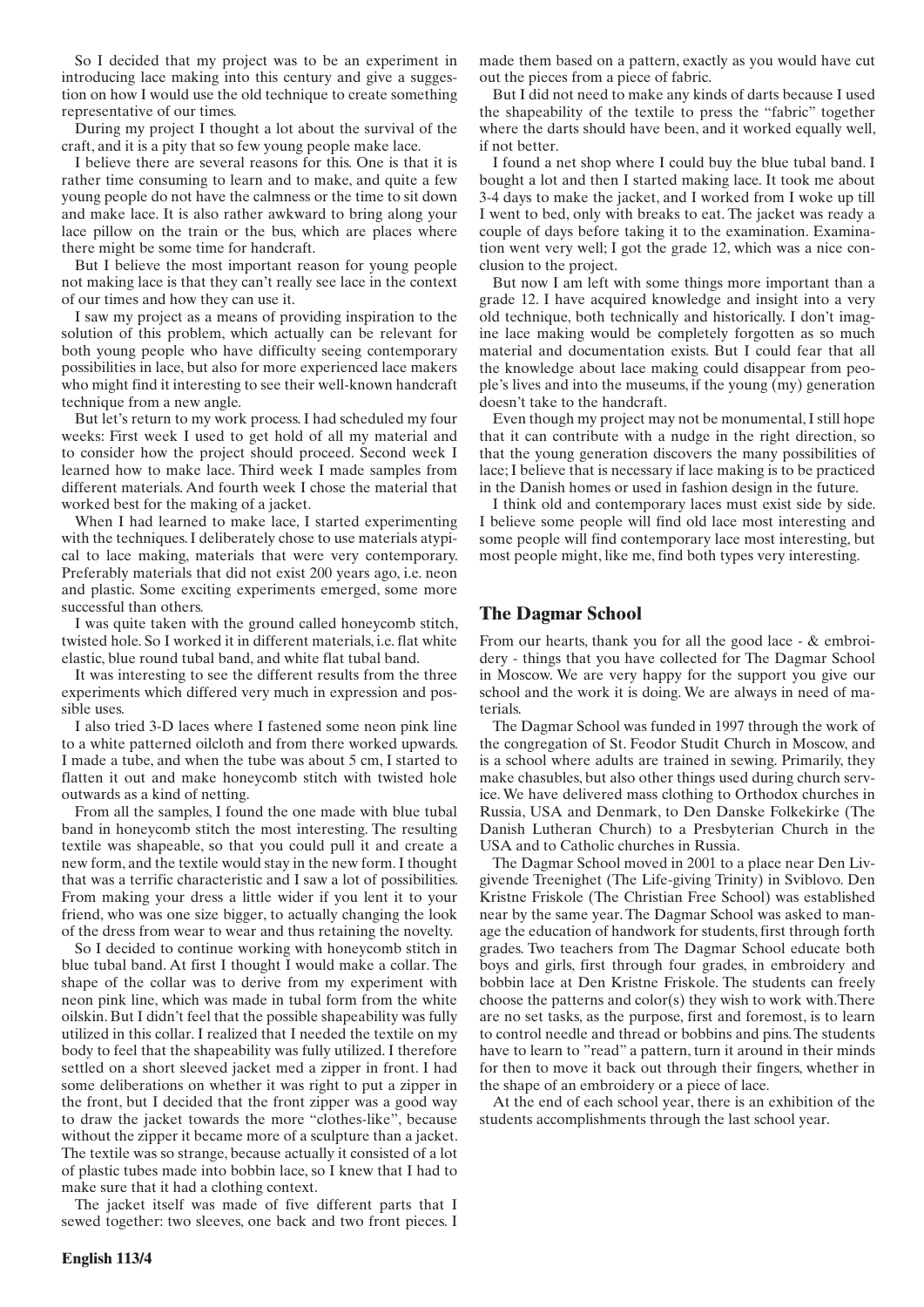# **Members**

My husband and I visited our son and his family in Singapore in December 2012. Afterwards we had a week of vacation in Thailand - also wonderful.

We got the opportunity in Hua hin, where we lived, to visit a famous tailor iot. look at Thai-fabric. But to our great luck or mine at least - there was a little "stand" outside the tailors shop where somebody demonstrated how to make the real Thai-silk!

I had to have a chat with the man that was telling about the procedure. He was very friendly to me as he discovered very fast that I knew something about thread made out of Thai-silk, and offered me to have some thread to take home. I convinced him to sell me some instead, as I then could choose the color I liked. He was however, very keen on telling me only to buy the natural colored thread, and not the "synthetics", as he put it. The natural colored ones were the prettiest, anyhow.

I also persuaded the personnel of the tailor-shop to sell me a little piece of the real Thai-silk. I tried to explain for them what I wanted it for, but I do not think that they knew what bobbinlace was!

Back home again, I got the idea for my new project. I had tried to press some vine-leaves in the fall - I find them so beautiful. I convinced myself, that this was, what I would use the Thai-silk for.

My pattern was very simple. It was just the pencil-outline of the leaf and the veins in it. I simply started the bobbinlace on the top of the leaf and worked myself down through one half of it without pricking in any form. I only pinned where I found it needed! I only used silk-threads, but the leaf's edge and the veins were made in a slightly thicker, darker brown thread. The Thai-silk has a very nice, greenish-brown color. Pairs were added and taken out as needed.The most of the threads were finished at the root of the stem.

The leaf was then starched thoroughly.

I went with the leaf to my framer. She has many good suggestions. I had, myself, an idea of how to frame it, but no - that was no good, she said after lots of tries with different colors of frames and matting. She felt, one could get lots more life into the leaf , and I feel, she was right. The matting is off the background, and the lace is NOT as a whole, glued or sewn on to the background. There is only glue under the base-tip of the stem. This means that the leaf itself "hangs loose", and this gives a fantastic, almost three-dimensional effect - one can see shadows, depending upon how the sun-rays meet the leaf during the day.

At the moment I just enjoy the finished product.

Now I am again ready for new ideas. It has been fun and exciting to make this leaf.

Sincerely Kirsten Brodersen Todsbøl Nørremark 1 6360 Tinglev

I have attended a bobbinlace-festival in Estonia, in the town Pärnu.

Thought I should see white lace only, but I was wrong. Lots of beauty met my eyes. There was lace in all colors and sizes: Hats, tablecloths and a big shawl.

There were bobbinlace from different areas in Estonia and other counties.Tønderlace from Denmark, coarse runners from Finland, bobbinlace from Australia and my lace. Song and music. Small children came in clothing adorned with bobbinlace.

Karen Vontillius taught Tønderlace for 2 days, and I learned well how to make my stemmed roses.

I won second price for my sailboat, judged by the festival-

visitors. The price was an ethnic book about jewellery, shawls etc. written by Lia Loogan. The text is in Estonian, English and German.

I would like to thank Eeva Talt and everybody, that attended, for a very nice experience.

# **The Bobbinlace Museum in Abenberg by Kirsten Skov**

An exhibition on the occasion of the 100 year anniversary of the bobbinlace-school in Abenberg.

March 1. 2013 - December 31. 2013.

Some wonderful rooms in Burg Abenberg (Castle of Abenberg) have since 2001 been the frame around the local Museum for Bobbinlace. The town of Abenberg is situated near the town Roth south of Nürnberg.

Abenberg has through hundreds of years been known for its production of bobbinlace in gold and silver. Their beautiful handmade metal-lace was sold all over the world.

A 150 year old patternbook containing 250 different pieces of metal-lace was found in 2011 during the restoration of an old house in Abenberg. The book had belonged to the bobbinlace-merchant, Michael Heimer, and was used to show the buyers his selection of handmade bobbinlace of metal, so they could place their orders.

The exhibition in the museum is centered around this book. An interestgroup of bobbinlacers has reconstructed and made many of the wonderful patterns in the book, and these are now exhibited in the museum. Through the years, most metal-lace get disintegrated, and it is fantastic to see these bright, shiny reconstructions in silver and gold.

The exhibition of old "stuff" was fantastic - indeed, I can not find words big enough to describe it. Caps, hats, corsage from 1891, dresses, a fan, church-textiles, both from Catholic and Jewish congregations, and a baptism-gown from 1780 was among the oldest.

There are also industrial metal-lace of the purest gold exhibited, be careful......it is not easy to tell them apart from the handmade ones.

The exhibition was made in an exceptionally tasteful and beautiful way. I was like in another world for three hours......... an all this for an entrance-fee of only  $2 \in$ .

The museum is spread out over two floors, and is just as interesting for advanced lacemakers as for people not knowing anything about lace at all.

Read more about it: www.museen-abenberg.de

Burg Abenberg is situated high over the village itself, and from it's tower, one can look out on the surroundings for miles upon miles. Steps are leading from the castle down to the old part of the village, and it is surely a good idea to make time available for a walk in the village and a visit to the church.

Our trip continued to Roth after having studied the handmade metal-lace. The Factory-museum, with lots of the lacemaking machines that ousted the bobbinlace-makers, are on exhibit here.

It is indeed impressing to see these complicated machines. Many of them are still functioning, and with a bit of luck, the attendant will start one for you.

This museum should be visited because of the machines. There are no handmade lace to see here. When I visited, they had a quilt-display in a neighboring room.

Read more on: www.fabriksmuseum-roth.de

The old town of Roth is very cozy with many just renovated houses.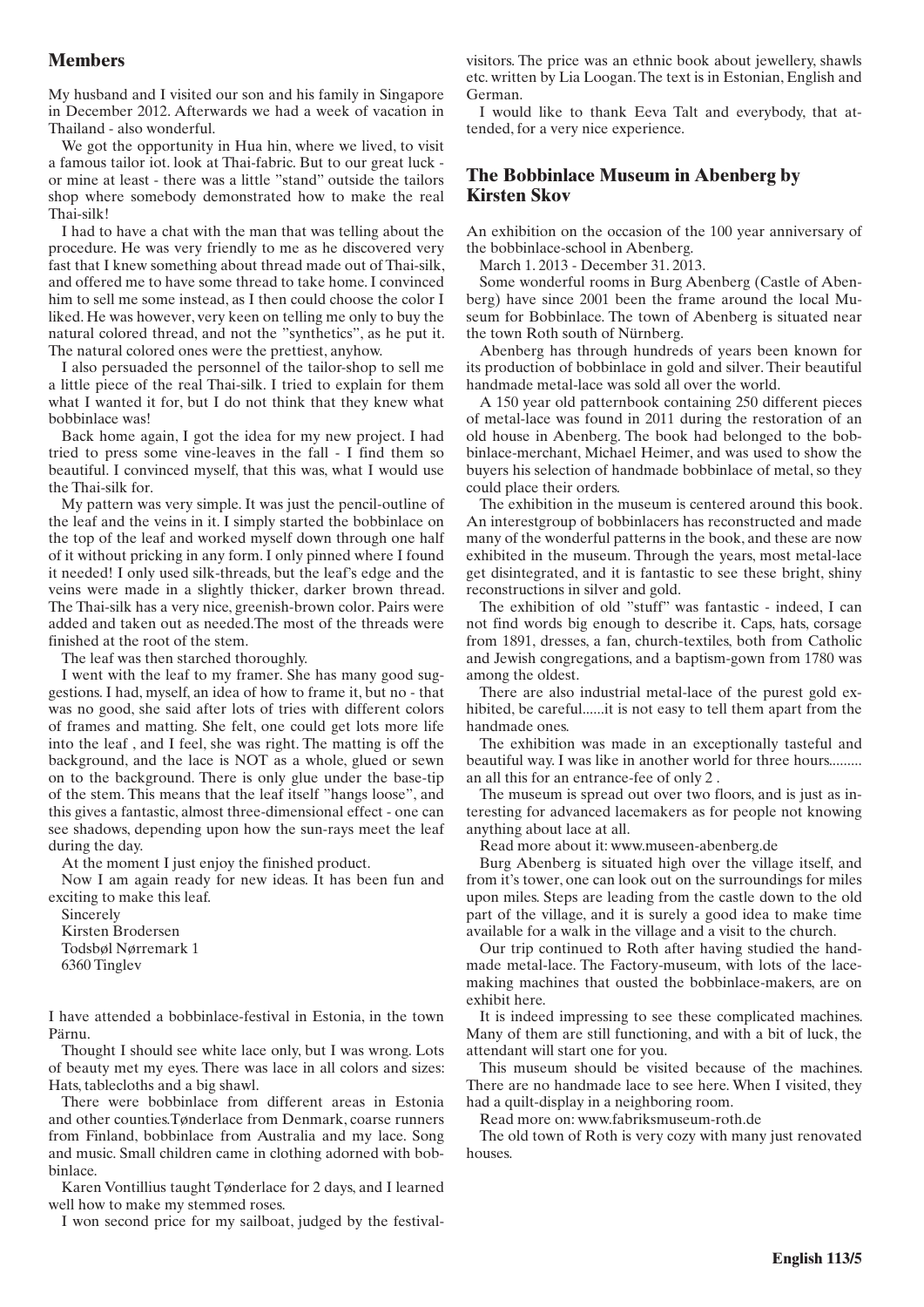## **The Fair in Viborg has again taken place.**

Sonja, Astrid and Bente have enjoyed 3 wonderful days there, with lots of visitors and nice chatting both with new and old members. To see you all again is a big pleasure for us, and we appreciate you taking the time to stop by iot. get a little talk about what you do in your local groups, and what you have set up on your pillows at home. We have gotten lots of inspiration for future subjects in Knipleshoppen. Therefore, come and visit us in Slagelse or Fredericia iot. see the last news.

Astrid, Sonja and Bente

## **Suggestion: Take bobbinlace-classes, by Kirsten Skov**

The German bobbinlace-guild arranges many different classes for different levels. Everybody is welcome to participate, and you need not be a member of the guild, but for some classes they demand certain qualifications. They offer both week-long classes and also shorter workshops.

Read more bout it on: www.deutscher-kloeppelverband.de

After dragging my feet for many years, I finely signed up for a class in August 2013. The teacher was Jose van Pamelen-Hagenaars from Holland, a very competent lacemaker and designer with many years of experience. She has written many books, for ex. on Russian Tapelace, Duchesse, new bobbinlacegrounds "in movement", and she has also designed many lacepatterns, something for everybody. The theme was free in this class, and I chose some smaller pieces with many details and spiders. Many of the participants made a very nice silkscarf made up of many different grounds.You could also learn drawing-techniques.

The class was intensive with classes from Monday till Friday from 8:30 am. until 6 pm. We were 10 students and it was exciting to meet other bobbinlace-makers and find out what "stirs" in our neighboring country. It was a big inspiration to see, how Jose van Pamelen-Hagenaars constructs bobbinlacepatterns through rethinking the connection between figures and grounds, and herewith creates new patterns and effects in the lace.

The class took place in Schönsee, which is located in the mountains near the Tzeck border. The town is small, but cozy. Visit the church,the churchyard, the bobbinlace-store Köck and the old barn by the road behind the tourist information.

Not far from this town, there is another little town, Tiefenbach, where there is a bobbinlace-museum. The museum is located in the closed bobbinlace-school, and the exhibition tells the history of the lace school and the surrounding area (incl. Schönsee and Stadlern) in the last 100 years. There are beautiful old bobbinlace, reconstructions and modern lace on display.

The museum is open until late on week-days, but if you find it closed, you can contact the office-personnel in the same building, and they will open it for you right away.

Look for more info. here: www.tiefenbach-opf.de

The churches of Schönsee and Tiefenbach have handmade bobbinlace coverings on their altars.

......................and I have already signed up for a new bobbinlace-class in 2014.

## **Play around with modern grounds**

The Annual Competition, 2014

The idea behind the Annual Competition 2014, is to explore what happens with a piece of bobbinlace, when the pricking changes, when different threads or work-sheets are used. Besides this, we would like to present for you, some new grounds and give you the opportunity to play with the effect of different thicknesses of threads/materials, and what this does for the lace.

The terms for participating:

1) All members of Knipling i Danmark can participate. Your work has to consist of the 6 ribbons we give out in connection with the annual theme. You can download them from our association's homepage from January 1. 2014. You can also have them sent by mail by contacting the pattern coordinator for Knipling i Danmark and paying kr.15,- pr. letter for postage and handling. Members of the board and the jury may take part but are disqualified for the competition.

2) Each participant can send in one picture only for judging. This has to contain the 6 ribbons composed and arranged to their own liking and mounted in a suspending frame.

3) Dimensions: The picture have no set dimensions, it just has to be mounted on the suspending frame.

4) Materials: The prickings and work-sheets made for the Annual Theme MUST be used. We lay them out on Knipling i Danmark's homepage on: January 1. - March 1. - May 1. - July 1. - September 1. - and November 1. - 2014.

All the prickings for the 6 ribbons are based on 60/2 thread and you MUST use 1-2 pairs or 2-4 bobbins in a thread/material in a different thickness of your own choice. It can be everything including

metal-thread, fish line, knitting-yarn etc. You do not need to use the same materials in all of the 6 ribbons.

5) The necessary papers for participation can be purchased from:

The pattern coordinator

Sonja Andersen

Strøget 69, 1. Dør 4

7430 Ikast

or, you can download them from the association's homepage: www.Knipling-i-Danmark.dk

6) The deadline is: January 15, 2015 (the mailing date) You must include proof of participation (remember title and use) and the finished piece or a photo of the art-piece.

7) Participants have to loan out their original work to Knipling i Danmark until after the Annual Meeting, 2015.

8) By sending your work in to Knipling i Danmark, you also allow the association to bring a picture of it in Kniplebrevet.

9) The picture-material will be filed and be in the possession of the association until a possible publication. If you send in a photo, it has to be minimum 300dpi, and has to be sent as a jpg file.

10) Sender is responsible for cost of postage

The pictures will be given back to you after the Annual meeting 2015. You can pick it up yourself or Knipling i Danmark will return it to you. Knipling i Danmark will pay for the cost of the return of your art.

11) 3 pieces, chosen by a jury between all the pieces sent in, will get a price.

The jury's decision is undisputed.

Besides this, there will be a price for the visitors favorite. This will be decided by votes of the visitors on the Annual Meeting 2015. Disqualified members are able to participate in this event.

## **Foreningen Knipling i Danmark**

invites to the general meeting on Saturday, the 29. of Marts - 2014, in Borgerforeningens Hus, Nørrevoldgade, Nyborg

Agenda according to the rules:

1. Election of chairman and counter of votes.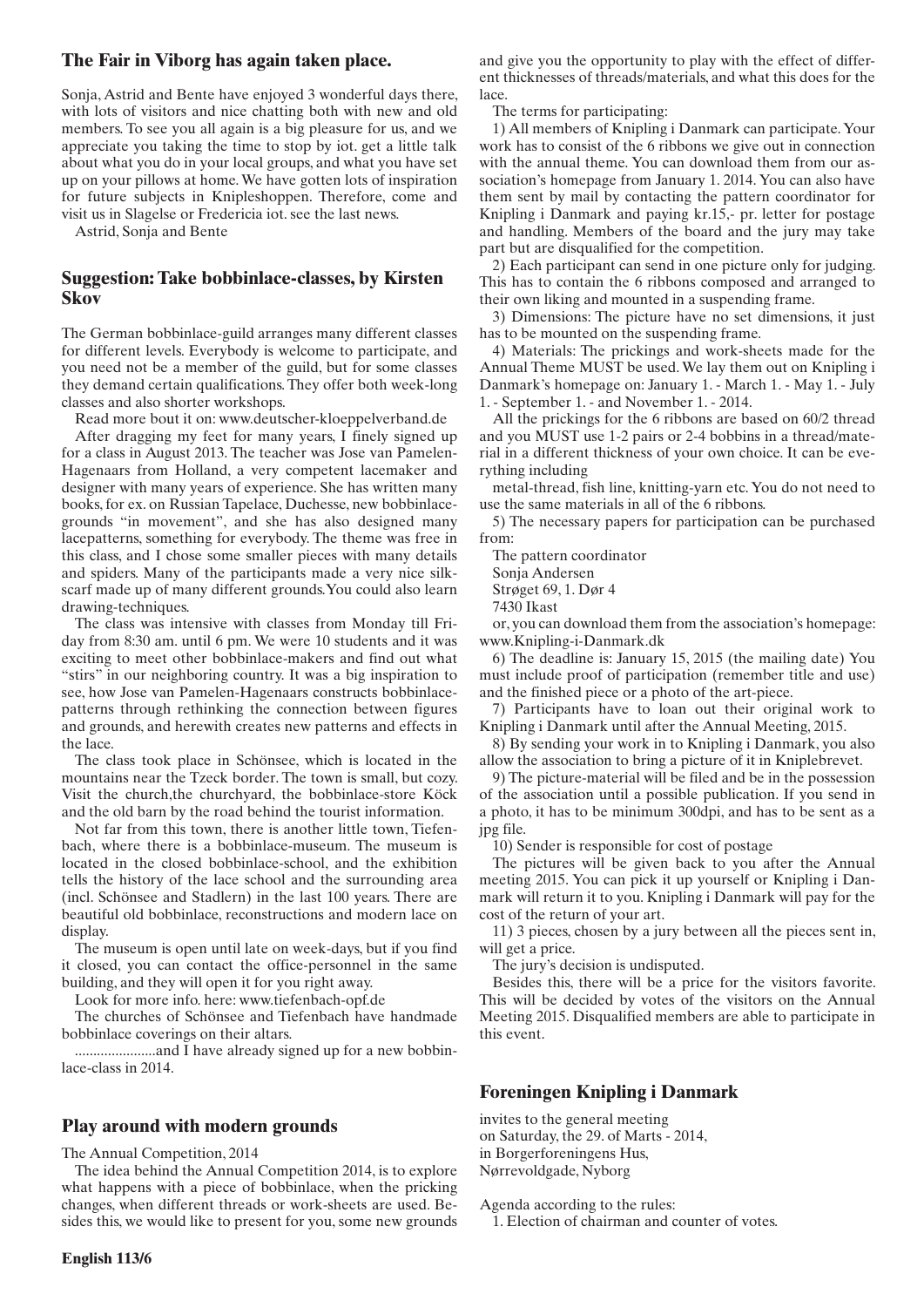2. Presentation and discussion of the oral and written annual report from the board.

3. Presentation of the audited accounts for approval.

4. Presentation of the budget for the upcoming financial year.

5. Determination of the membership-fee for the upcoming financial year.

6. Incoming proposals.

7. Election of members of the board and their substitutes.

8. Election of auditor(s) and auditor substitutes

9. Additional subjects

Subjects, wished to be taken up on the general meeting, has to be presented to the chairman of the board ,in writing or by e-mail, at the latest by the 1. of January - 2014. Please, look up the colophon for mail-address or post address.

If you wish to be nominated for the election of boardmembers, you have to send in your application to the chairman of the board, in writing or by e-mail, at the latest by the 1. of January - 2014. Your application has to include a short description of yourself, and a photo that can be presented in the February edition of Kniplebrevet. You can only become a member of the board if you have been a member of the association for a whole year.

We hope that lots of members will attend, and we look forward to seeing you in Nyborg.

Stand-holders, that wish for a free stand at the annual meeting, also have to tell the chairman of the board at the latest on the 1. of January 2014, iot. have your name printed in the February edition of Kniplebrevet.

# **KNIPLEC@FEEN**

This time Kniplec@feen handles the theme Christmastrees that are made of or with bobbinlace.

As usual, I have shortened the addresses so they are easier for you to copy.

Remember, the shortened address HAS to be written in the addressbox on your browser - you find it on the top left in Internet Explorer - and without www.

The first address is a Spanish page, from Malaga.

This is a pricking of a very simple christmastree, worked in tapelace.

tinyurl.com/mzpmhnp

If you want to print it out, follow these directions:

Click on the picture and a small picture of the pricking will come up. Click on this again, and you get the real pricking.

BUT, if you try to print it out, you will get 8 pages and not the whole pricking.

Therefore, use the right-click and choose Copies. Then,open your text-program, right-click on the empty document and choose Set in.

Now you are able to print it out.

I have printed it out and plan to make it.

I found two more christmastrees in tapelace, both on Danish pages.

The first

tinyurl.com/lc86n5d

is a bit more involved, but inspires to give it a try, click on the picture iot. enlarge it.

The christmastree on the other page

tinyurl.com/lrtbf6b

is worked in tapelace with a thick gimp. There are also pictures of two hearts and a star on this page. Unfortunately, the pictures can not be enlarged by clicking on them.

If you have a long, green piece of lace laying around or feel like making one, you can use it for making a christmastree with a green oasis-cone.

I have found a video in English on YouTube, where a very talkative lady demonstrates how to do it.

The video lasts 12,5 min. but you can fast forward it.

tinyurl.com/npqh5z6

She decorates it with bows and a star of paper, I probably would make hearts and star in lace.

If you have difficulties using YouTube, please, look up how to in the magazine from August this year.

North Cheshire Lacemakers Group in England has a homepage.

They show a tree a bit different, decorated among other things, with bobbinlace.

tinyurl.com/k3q8dtl

Unfortunately, it is a bit difficult to see the bobbinlace items wellmagic and the picture can not be enlarged.

If you take a jump over the ocean to Virginia, USA, to Piedmont Lace Guild of Virginia, you will find a christmastree with two stars made in bobbinlace, and other things.

The different items are shown in single pictures underneath, click on them, and they enlarge.

tinyurl.com/13fr7mp

One of the decorations is a rocking horse, a nice idea, that surely could be worked in bobbinlace.

When exploring this homepage, I also found a link to Foreningen Knipling i Danmark, and found that nice.

I will also show you a picture of a real Danish christmastree with bobbinlace decorations, which is on this site:

tinyurl.com/lc7o6ku

Unfortunately, the different decorations are not displayed. My intention was to stop here, but I could not resist this page about the Victorian Style Christmas Ornaments.

The page tells that Prince Albert, married to queen Victoria, brought the first christmastree from Germany to England in

1841, in order to please the queen.

tinyurl.com/28bvnlb

The page is in English, it is a commercial site, but just look at the decorated tree, so overdone.

Enjoy the net

UDU

# **Zauberwürfel Magic Cube**

#### By Petra Tschanter

Language: German and English

Can be ordered through: http://tschanter.dawanda.com and Barbara Fay

Since I teach both mathematics and home-economics, it is hard for me to get my arms down after having seen the new book by Petra Tschanter. She has revived the Magic Cube from my childhood. The book contains a detailed pattern and instructions on how to put the Cube together, whether simple or the magic version, where you use eight cubes. Every side is covered with Torchon- or Flanders lace. For every pattern there are prickings and colorful work-sheets, and again, detailed instructions on how to mount them. Also a detailed list of materials and dealer is included in the book.

When it comes to the finishing of the lacepieces, Petra Tschanter refers to literature by Ulrike Voelker and Martina Wolter-Kampmann.

So, just go ahead and get started, and after you finished, the time to play starts - if you can bring it over your heart.

Susanne Andersen

### **113a Chasuble**

Idea, design and performance: Aase Kusk, Gjern Materials: 22 pairs with 16/2 flax thread

The beginning: You can begin the chasuble as shown in fig.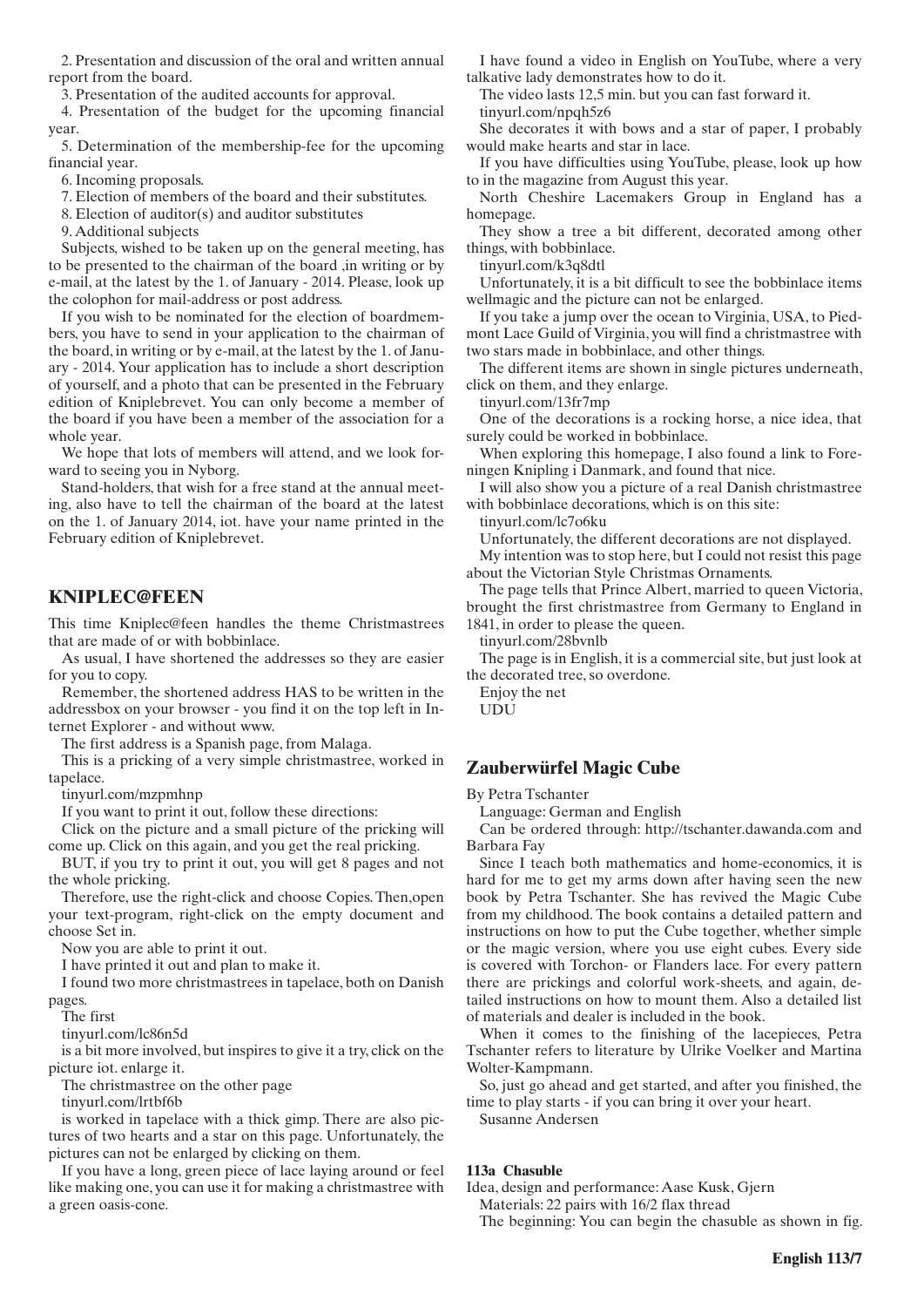2, but you can begin differently depending on which type of model you want you make. If you choose to make a ribbon it will be laterally reversed so that the cross is the right way.

The workshop drawing on fig. 1 is the beginning and the end of a straight margin. Fig 2 is a single report. Fig 3 is the beginning and the end of a point. It is your own choice.

Closing: The ribbon is laced in the length of your choice and mounted on the chasuble afterwards. The ribbon can also be used for a doily and other things.

#### *Useful laces*

I learned the art of making lace as a child. We had an au pair and she had learned to make lace by the former housewife, before she went to our home.

I was only child so I had no siblings to play with. My grandmother had a small lace pillow, which I got and then our au pair taught me the mysteries of lace making.

Afterwards the years past by before I was making lace again, but I could still remember the basics. I went on a course with Doris Boll from Silkeborg and it was Gjern household union that had arranged the course.

It is lovely and challenging to make lace and I appreciate making useful things. I have made a christening hat, decorations for my granddaughters wedding dress and several garters.

My bigger projects are altering cloths for the churches of Gjern and Skannerup. After I had finished those projects I came up with the idea of making a chasuble for the church of Gjern.

I contacted the vestry and the priest and they accepted my idea and I hurriedly went on with making of the chasuble.

Regarding the fabric had I only a loom in 90 cm and I had to increase both the front and the back of the chasuble. Then the idea came with the laces. They could hide the stitches and Doris Boll was very helpful with the patterns for the laces.

The stitches on the back are covered with a ribbon shaped as a Y and the front is a single ribbon with crosses.

It did not stop with the first chasuble. In total I made three chasubles for the church of Gjern. The first chasuble was red and I weaved it. The green and the purple one was weaved by Karen Dam from Bornholm. I broke my thigh bone and had not got the strength to use the loom.

The colour of the laces is chosen after the colours of the chasubles, but is mainly kept in light shades.

The vestry of Gjern-Skannerup is combined now so the chasubles are used in both churches.

Aase Kusk

#### **113 b Idrija Heart**

Idea and design: Roelien Moesker

GW Groningen, The Netherlands

Execution: Janke Nieboer, XN Roden

Materials: You need 6 pairs of Aurifil 28 (on the grey cone), DMC 80 or 60/2 linenthread.

Start: You start with the straight tape in the middle of the heart with 5 pairs in clothst. Vary the twists on the par joining the tapes, as needed, and put a pin in the middle of the line. Connect when you meet them again as your work progresses. The last pair is used for the edgepair, worked in wholest.

Iot. keep the width of the tape, hold on to the 2. pair to the left when it is a left-curve, and to the 2. pair on the right when it is a right-curve, iot. keep the lines according to the pricking. The workers shift during the curve, and the new worker-pair is twisted once before going into it's worker-function. This happens in the curves only, otherwise the lace is worked in linnenst, and wholest. where the lines are marked in the curves on the pricking. Ending: The pairs are tied off.

Idrija-technique: Reading of the pricking for the Idrijatechnique. You work in wholest. if the dots are on the outside

of the line. If there are two lines in the width of the work and there are lines drawn in, you use wholest. If there are wider tapes without lines, you use halfst. If the dots are on the inside of the line, you make a sewing-edge. Pins are only used in the middle of the twisted lines that join the tapes. There are normally no work-sheets and no picture of the finished lace.

#### **113 c Christmas- or Valentine-heart**

Idea, design and execution: Lise Thomsen, USA

Materials: 6 pairs of DMC 80 and 3 pairs of DMC metal thread.

Start: Start at A on the pricking with 3 pairs in red, DMC 80, and then 2 pairs of DMC metal thread, that are worked in chain-stitch. These are the black lines on the work-sheet, and fig.1 tells you how you do it.Thereafter you put on the last 3 pairs of red DMC 80, and the last DMC metal thread, which is the edge-pair worked in wholest. You might choose to edge the outside of the heart with picots. Where the tape meet, it is joined together.

The marked twists are used through the whole lace.

Finish: The lace can be finished with Belgian knots. The work is starched before taken off the pillow.

#### **113d Christmas band**

Idea, design and performance: Benthe Larsen, Roskilde

Materials: 6 pairs with white DMC or K80 - 7 pairs with red DMC or K80 - 1 pair with red metal thread 0,18mm

The beginning: You begin with open pairs. The 6 white pairs must be inmost with the 1 pair of metal thread must be outer together with 1 red pair. The workers are red.

The shown twists are for the whole pattern.

For this bow is used 1 meter.

Closing: You finish the lace in a round and with auxiliary thread.

## **113e Old Christmas heart**

Idea and design: Birthe Lund Johansen Nyamba Tchana, Fjerritslev

Reconstruction: Ulla Dinesen, Strib

Performance: Lis Vester, Erslev

Materials for the hearts: 10 pairs with white flex thread 60/2 - 10 pairs with red flex thread 60/2

Materials for the handle: 5 pairs with red or white flex thread 60/2

The beginning: is shown at the diagram. Make one red part and one white part. The handle is made in cloth stitch. There is no diagram for the handle.

The shown twists are for the whole pattern.

The lace must be starched before taken off the lace pillow.

Mount: Plait the two parts so that the spiders are on the outside on the cloth stitch. The handle is sewed to the Christmas heart.

#### **113 f Christmas-basket**

Idea, design and execution: Else Marie Bjerregaard, Kerteminde

Materials: For the edge of the basket, you use 20 pairs, and for the bottom, 10 pairs of linenthread 60/2 or K.80 or Venus 80/3. and 1 pair of silver-thread along the wholest.-edge on the top of the basket.

Start. because of the joining of the basket, you start along the striped line on the pricking. The bottom is worked separate.

Finish: You stop just in front of the stripes at the bottom of pricking and hock the thread-ends into the starting loops. The threads are braided and led from the straight edge towards the curved edge. Use the 2 last threads for making a braid, 14,5 cm long and attach it so it forms the handle. The rest of the threads are cut off. The bottom of the basket is finished with a braid.

Both parts of the basket is starched before taken off the pillow.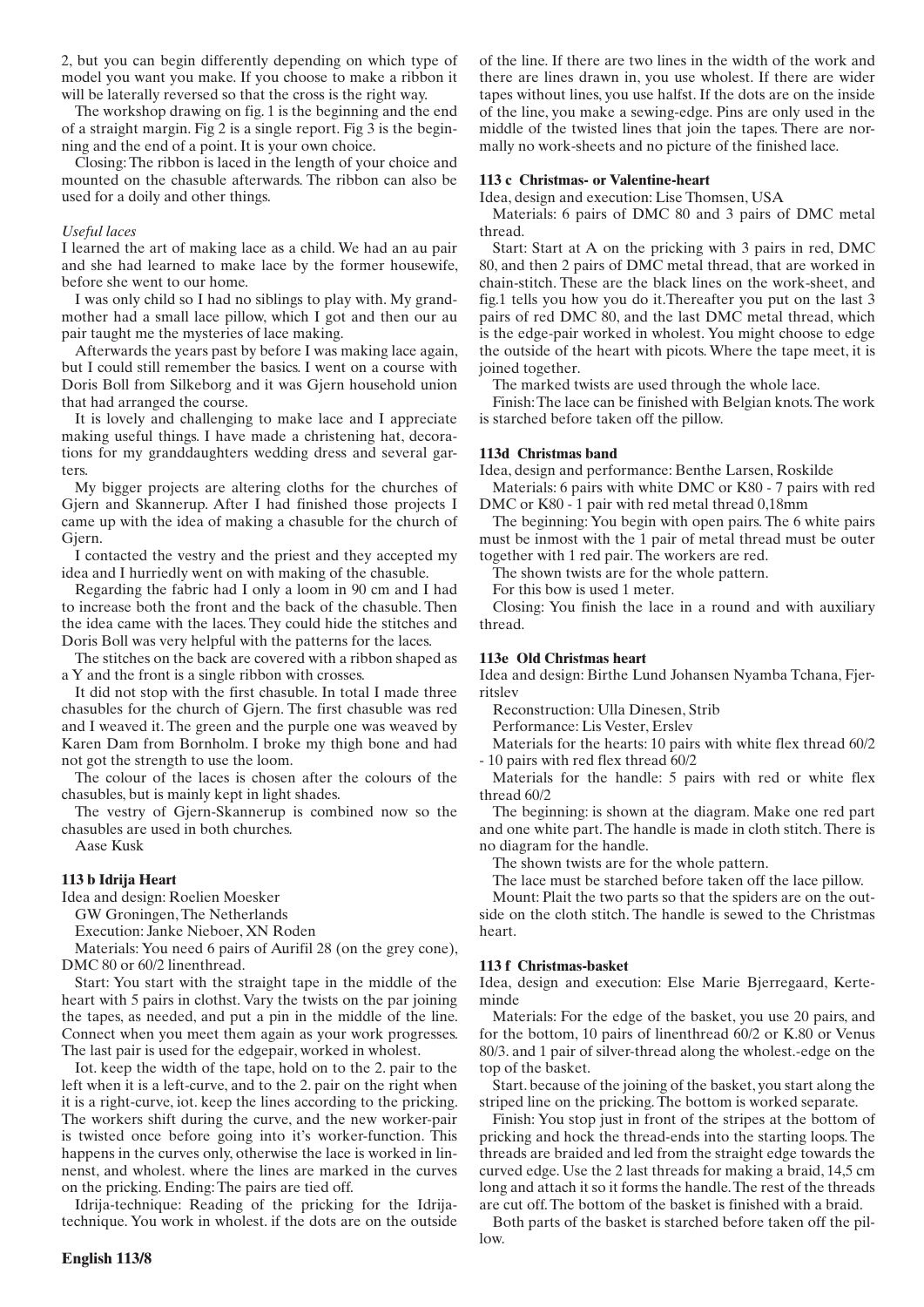Mounting: The bottom is sewn on to the side-piece. You can do this by using a cylinder or a glass in the same diameter as the basket. The sidepiece is stretched over the side and the bottom sewn on.

NB. On the work-sheet, the spiders are alternated in linenst. and halfst. You might decide to use only one of the techniques. I used only halfst.

## **113 g Doily**

Idea, design and execution: Vibeke Ervø

Vibeke Ervø made this doily in the summer-class of Dansk Husflidsselskab in 1983.

Vibeke's inspiration was a bobbinlace on a pillowcase from the 18. century from Østby in Hornsherred. (you can read about it in Husflid 6/1985)

The work-sheet is made by Karen Vontillius.

Materials:

27 pairs of 35/2 linen

Suggestion for starting: Along the striped line on the pricking.

Suggestion for finishing: Attaching to the starting-hoops and sewing off the thread-ends.

#### **113 h Picture-frame or handkerchief**

Idea and design. Britta Jørgensen, Suldrup

Execution: Ruth Bruun, Ølgod

Materials: 25 pairs of 60/2 linenthread.

Start: at the black line on the work-sheet.

The marked twists are valid through the whole lace, remember to twist the linenst.-workers.

Finish: You can use the technique you find suitable.

### **Børnesiden**

Bag for your mobile-phone

Idea, design and execution:

Bent Rasmussen, Aarhus

Materials: 26 pairs of 35/2 and 4 pairs of gimp, and linen cloth for mounting of the lace.

Start: Start at the point and add pairs until the width is reached. You stop working the lace when you think it is long enough.

Finish: Straight with small braids.

Cut 2 pieces of cloth + a sewing edge, a bit larger than the pricking. Sew the 2 pieces together on 3 sides, right sides toward eachother. Turn the piece right side out, mount the lace to the cloth and sew together on the sides. You can add a lock if you like to.

# **Bobbinlace festival in Pärnu, Estonia 2013 by Karen Vontillius**

Estonia is a little larger that Denmark and has 1,3 mill. citizens. The capital,Tallinn (which means the Danish castle) is a wonderful town with a medieval section, which is very interesting. The Danish flag, Dannebrog, "fell down" here in 1219. Tartu has a university. We took a walk in the old part of town, visited the university and the old, restored church. Haapsalu has a long history, it has an old bishops castle from the Middle Age from which a big part is still standing. The church is still in use and is still perfectly intact. This is a big area surrounded by mighty, well preserved walls. Haapsalu has a wonderful railway station, and it contains a railway museum today. Haapsalu has the lace-knitted shawls and handkerchiefs, and the tradition to knit them, is of great importance.

Pärnu (120 km. south of Tallinn) has 44.000 citizens, but this number is 3x greater in summer, because this is "the Riviera of Estonia" with a wide, wide beach, beautiful hotels, lots of summer's fun and activity. We spent our time visiting museums,

and shopping for cloths made out of linen, books, knitting pins and yarn. Also a nice, braided basket got included. I, of course, looked everywhere for bobbinlace, but all lace I saw, was machine-made. On a trip to the countryside, we experienced something we do not see at home any more: Lots of stork-nests with 3-4 storks in each. Storks walking around on the fields looking for food, on one field we counted 12 of them. The landscape looks much like in Denmark, but there is much more forest, and most of the houses are made out of wood, painted in wonderful colors. It is much to see, the country has for ex. lots of nature parks, and there are also many interesting places in the north of the country. Estonia is a country, worth looking into, with their handicrafts and history. The country was under foreign leadership for 750 years. It is self-ruled since 1991 - they have been busy and still are.

#### *The bobbinlace festival:*

I was asked, last fall, if I could teach Tønderlace for a class at a lace festival in Estonia. This was an opportunity I could not say no to. Pärnu hosts a bobbinlace festival every year in July or August. Eeva Talts is "primus motor" for the festival, and this year was the 12th year of the event. It was held the first week in August. Eeva asked me to bring some Tønderlace to their little exhibition. Besides Estonian lacegroups, there were participants from Finland, Latvia, Sweden and Denmark.The festival takes place in an old high school for boys, now functioning as an elementary school. The opening of the festival was very festive, with speeches from Eeva, the mayor and the vice mayor. 2 younger girls sang as a large number of girls gave a fashion show of Lyane Lind's creations.The garments of cloth were decorated with printed lacepatterns. They were very impressive and the girls adorable. A young pair ended the opening of the festival with a little concert.

My class started at 1 pm. I had already made the teaching material, incl. technique, patterns, history etc. and mailed it out to the participants of the class. They brought the print-outs to class. I had brought a slide show of Tønderlace and played the 2 films with Kathrine Thuesen for them during the classes. I had also brought lots of Tønderlace samples, so they could look at them with their hands ;-). The class on the Saturday closed at 6 pm.

It was a brake in the program until 7 pm, and one could buy coffee and homebaked cake in the nice park across from the school. A couple entertained with music and songs, and people were sitting on all the benches and on the edge of the water fountain. On the paths around us, there were models showing evening dresses for adult woman, and together with them walked the little beauties from the opening ceremony in their fine laceprinted dresses. It was indeed a wonderful and pleasant event. Two of my students had brought their handwork to the park. Angelina made cord for decoration on garments, and Maris worked on her Tønderpiece. Ulla Bengtsson from Sweden held a workshop on Sunday, where the students had to mount a rose, already made, after a pattern by Ulla. My class went from 10 am. to 4 pm. I had found a bobbinlace-book in a bookshop in Haapsalu. This was Estonia's first book on bobbinlace, from 2013, a book for beginners, but at the same time a book containing many Estonian patterns from the National Museum of Estonia. Of course, everything in Estonian, but, so what - the photos and the drawings are the most important anyway. The two young ladies that had written the book (Angelina Nöps and Maris Raud) attended my class and had been at the Tønderfestival in June this year. One of them talked English well, the other not, but then, she was an unusual fast lacemaker. A big group of Finnish lacemakers came to see the exhibition, and there were lots of locals visiting the exhibition, and also our classrooms. The festival closed officially at 5 pm. and rewards were given to the participants of the competition, summerskirts adorned with lace. The people from foreign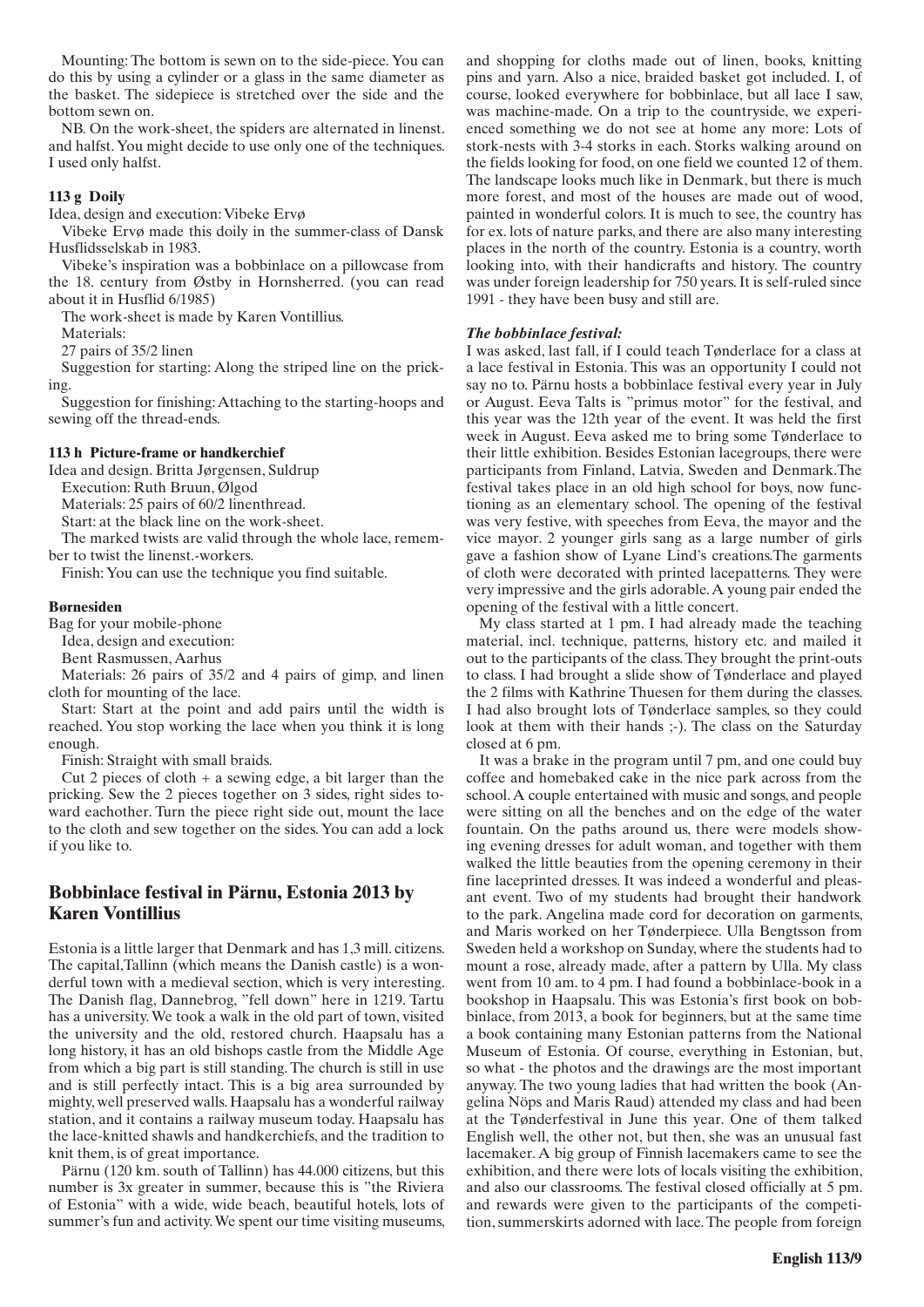countries were given gifts as a thank you for participating in the festival, and then came time to say good bye to all the wonderful lacemakers. It has been a fantastic experience, my students were capable and interested, and I was pleased to experience a big interest for our Tønderlace. The museums of Estonia contains a good amount of bobbinlace, and perhaps more will be added, as the interest of finding original Estonian bobbinlace and patterns, is great.

Interesting places to visit concerning the article and bobbinlace, but they are time consuming

http://www.visitestonia.com/en/haapsalu-shawl-museum

http://www.thorstrom.com/tag/pitsiviikko/

http://www.flickr.com/groups/bobbinlace/

http://www.lacenews.net/2013/08/02/lace-event-estonia-iihaapsalu-lace-day-august-25-2013/

http://www.niplispits.edicypages.com/en

## **The Yearly Bobbinlace-day**

Also this year we held the Yearly Bobbinlace-day on the Butikstorv in Hadsund.

As usual, many of the local bobbinlacers attended, both with finished products and with work in progress.

Many curious people came by, and there was lots of complements and nice chatting.

Kniplepigerne

The bobbinlace-day of the year in Slagelse. We started early Saturday morning with helping husbands, to move tables and chairs iot. transform a big, light room to a cozy bobbinlaceexhibition. We succeeded again, again, in putting a nice and many-sided exhibition on it's feet. We opened the exhibition at 10 am. sharp, waiting for the visitors, that came by in a steady stream all day. It was possible to enjoy a cup of coffee, while looking at books and magazines, that we had put out, and many took advantage of that. We had a nice exhibition with happy visitors, looking and chatting about bobbinlace, and many already looking forward to next year's exhibition.

Bobbinlace-greetings from Kniplepigerne in the H.E.P: The House in Stenløse

The Yearly Bobbinlace-day, August 31. 2013, was held in the Centre of Taulhøy in Taulov, Fredericia

We are two wonderful groups of adults and one youthgroup, and we all had a wonderful bobbinlace-day with many visitors. Two adults also showed interest in starting, and there were many interested children.

We look forward to see and read about it in our magazine, Knipling i Danmark.

Best wishes

Astrid Petersen Skærbæk/Taulov Fredericia

# **Tour de Bobbinlace-day of the year 2013 by Susanne Andersen**

The yearly bobbinlace-day is a fantastic event. I have the last couple of years spent the day in Knipling i Danmark's facilities in Nørrevoldgade in Nyborg, but this year it was my turn to travel and look around iot. get inspired by others.

"Madam Grå" was started Saturday morning, headed for Ringe Library, where Lilly Larsen again had activated the local bobbinlacers and made an exhibition. This had been on in the library from August 12. There were a big variety of lacework on the pillows - I realized that the theme from Knipling i Danmark, "Light in the dark" was represented on several pillows. There were also the cutest Santa-heads. There were many interested people, and the talk was lively - we, for ex. had to take our detective-cap on, because, how many years had they held the yearly Bobbinlace-day in Ringe? and, if we counted properly, the library had hosted it for 6 years.

We then went on to the Langeskov-centre, where also a very pretty exhibition was on display. The fact that bobbinlace can have so much variety as shown here, helps us preserve our beautiful handcraft. You surely know the feeling, "I also have to do this"- I have said that many a time, and I also did this time. On display was the prettiest tablecloth with the flower, King Salomon's Seal, and I have to put on my detective-cap again, because who on earth made that pattern? Nobody had the answer there and then. It was pure joy to see two young ladies make bobbinlace - and of course, each wearing a bobbinlace-hat.

A shopping mall on Saturday morning is not the worst place to be, and how Ketty H. Busk has done it, I don't know, but when the storekeeper himself serves coffee and buttercake, things seems ok, and spread lots of good chatting. The time again, passed too fast, and it was time for Madam Grå to head off to the last stop, Nørrevoldgade in Nyborg, where Lone Nielsen and Yvonne Nielsen enjoyed a cup of coffee together. And where good folks are, good folks come - it did not take long before the talk went lively. I can not imagine a nicer way to start the bobbinlace-season than this - and there are so many good lacemakers around. I had opportunity to meet some of you, and really look forward to see the rest of you on the different fairs in the year to come.

# **The Annual Bobbinlace-day in Langeskov was a real nice day, by Ketty H. Busk**

This was the first time that we arranged it in Langeskov, but it will not be the last. The square in Langeskov Centeret is covered, so whatever kind of weather outside, it will always be possible to have a fine day there.

We were 8 people from 12 to 84 years of age, who demonstrated the many forms and uses of bobbinlace. Each of us had brought something we had made, so we had a big variety of lace on display.

There were many costumers and visitors in the centre that day, and many expressed a big excitement over what could be done in bobbinlace. It was fun that many men came by, telling that this had also their mothers or grandmothers done, but "they had only made edges, insertions and such". They were impressed about the magnitude of bobbinlace.

All in all, it was a wonderful day, where we could tell about our hobby, many asked how we could find around in all the bobbins, how we were able to understand the patterns aso. We answered and explained to the best of our ability, so I hope, everybody got something out of it.

We had a good day, and have decided, that we will reserve the square at Langeskov Centeret again for next year, asa. we know the date.

## **Gravenmoer-lace by Susanne Andersen**

Knipling i Danmark gives a class in Gravenmoer-lace on February 14.- 2014, but what kind of lace is this?

The small town Gravenmoer is situated in the southern part of Holland, north-east of the town, Breda. It is a little harbourtown where the men fished and the woman made bobbinlace. This is the lace called Gravenmoer and is used mostly for clothing, especially bonnets.

This type of bobbinlace is very old, how old nobody knows, but some think it goes back to the 16. century.